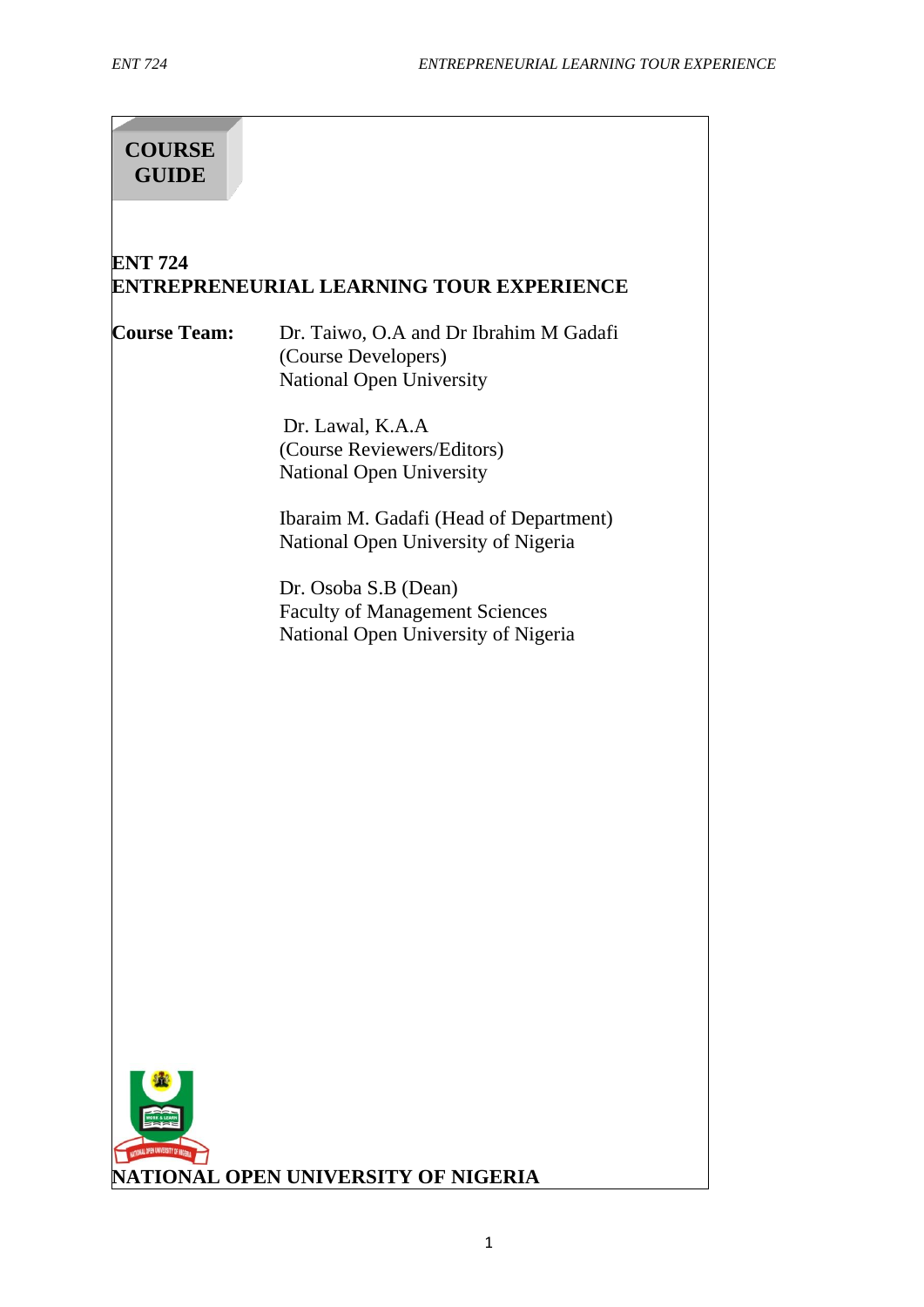National Open University of Nigeria **Headquarters** University Village Plot 91 Cadastral Zone Nnamdi Azikiwe Expressway Jabi, Abuja.

Lagos Office 14/16 Ahmadu Bello Way Victoria Island, Lagos

e-mail: [centralinfo@noun.edu.ng](mailto:centralinfo@noun.edu.ng) URL: [www.noun.edu.ng](http://www.noun.edu.ng/)

Published by: National Open University of Nigeria

ISBN:

Printed: 2020

All Rights Reserved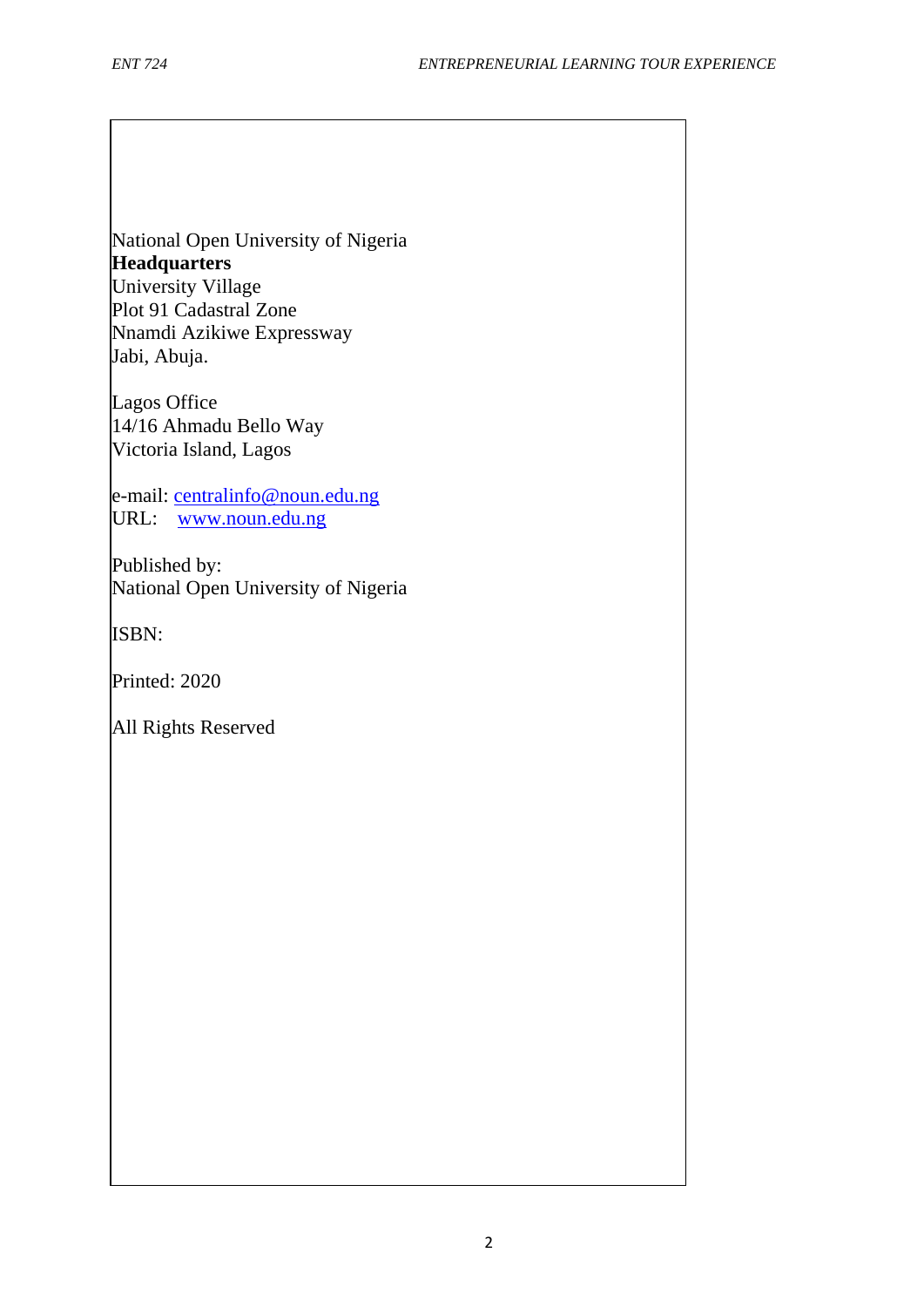## **ENT724: ENTREPRENEURIAL LEARNING TOUR EXPERIENCE 2 CREDIT UNITS**

Entrepreneurial Learning Tour Experience are designed to give you experience that will benefit your career after and during your Post graduate diploma. The tours gives you credit towards your degree and offer a unique opportunity to enrich your learning. The students not only get a chance to experience a visual tour of these industries but also learn the ways and techniques in which people work over there. The career aspirants also get management advice from the directors and others in-charge of each industry that helps in motivating them to be efficient enough to achieve their career goals.

## **Objectives**

The objectives of the Seminar are to:

- Familiarize the students with an entrepreneurs that will serve as mentor in their identify entrepreneurial practice
- Develop a broad range of work skills and attributes that are particularly valuable in a globalized economy.
- Understanding entrepreneurial practices.
- Challenge your values, perceptions and assumptions.
- Gain insight into another culture.
- Develop the analytical skills of students in Entrepreneurship research and field surveys.
- Develop the confidence of students in public presentations
- Develop the written and project reporting skills of students.
- Develop skills in writing academic papers.

## **Duration**

Entrepreneurial Learning Tour Experience is a semester programme. Visits to proposed industries, trade fair exhibition that are organized and facilitated by study Centre Directors once in a semester.

## **Course credit**

Entrepreneurial Learning Tour Experience is a compulsory course that earns you 2 credit units.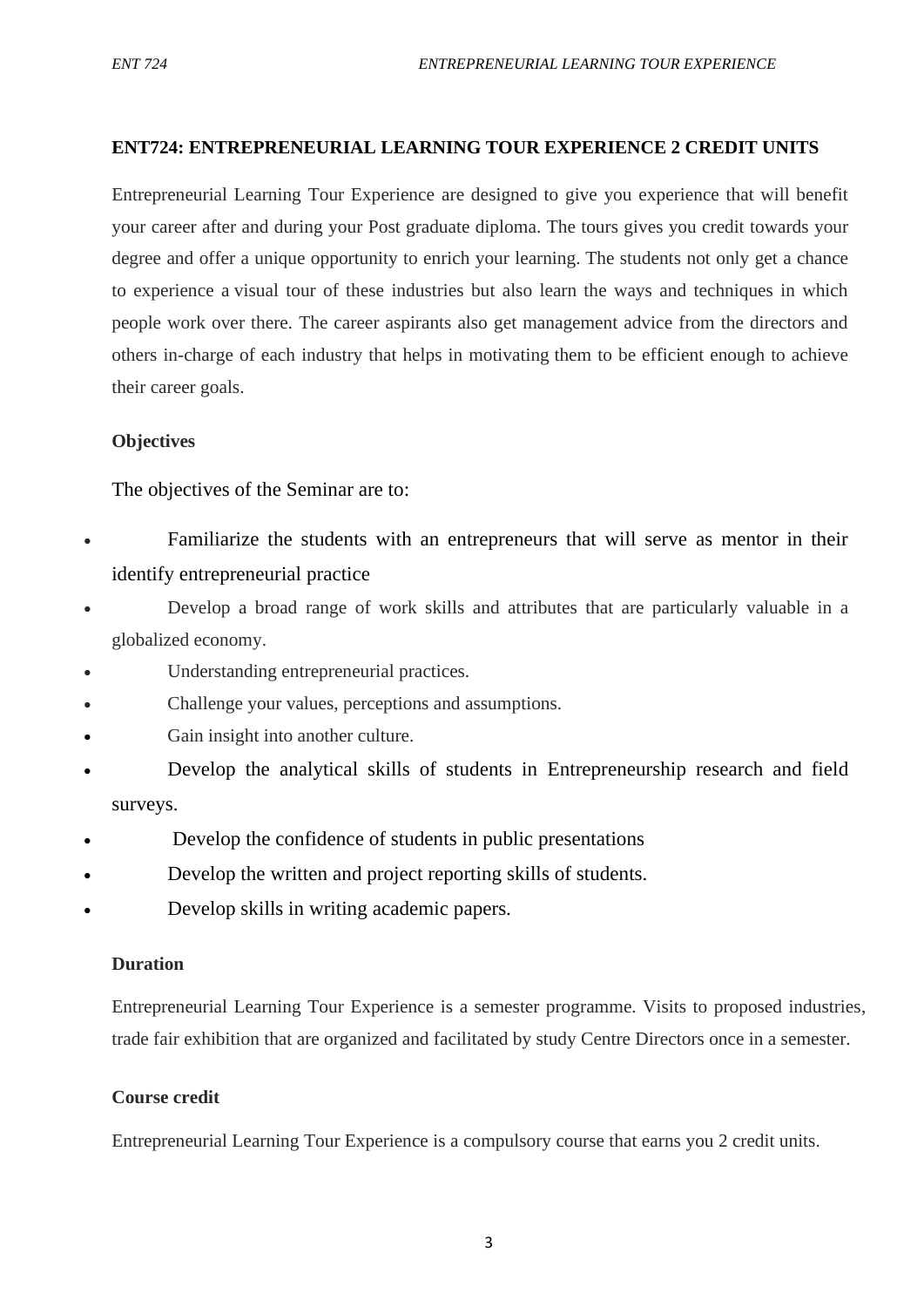## **Cost**

Costs will vary for each tour, according to the destination, duration and inclusions.

## **Eligibility**

• All 700 level Post graduate diploma students of PGD. Entrepreneurship

## **The following applies for ENT724**

- Students are to visit any industry proposed by the Centre Director and write a report of 2000 words about the industrial activity of the proposed industry. The mode, time and duration of the presentation will be communicated to students by the study centre. Facilitators or a representative of the Department of Entrepreneurial Studies may also be present for the assessments of student's presentation.
- Students can be grouped into a maximum of 13 to work on the report, but the role of each student must be well spelt out in the report. Visitation, presentation, reports and results should be forwarded 1 month before the semester's examination.
- Student shall spend 10 minutes for presentation and 10 minutes for questions and answers. After completion of the exercise, students are to send in a soft copy of their report via email to their respective geopolitical zone. Contact person and email addresses for each geopolitical zone are as follows.

| <b>Name</b>         | <b>Geo-political Zone</b> | <b>Email</b>           |
|---------------------|---------------------------|------------------------|
| Dr. Timothy Ishola  | <b>South East</b>         | tishola@noun.edu.ng    |
| Dr Ibrahim M Gadafi | South South               | gadibrahim@noun.edu.ng |
| Dr. Lawal Kamaldeen | South West                | klawal@noun.edu.ng     |
| Dr. Timothy Ishola  | North East                | tishola@noun.edu.ng    |
| Dr Ibrahim M Gadafi | <b>North Central</b>      | gadibrahim@noun.edu.ng |
| Dr. Lawal Kamaldeen | North West                | klawal@noun.edu.ng     |

# **REPORT PAPER OUTLINE**

Students are expected to cover the following areas:

1. Introduction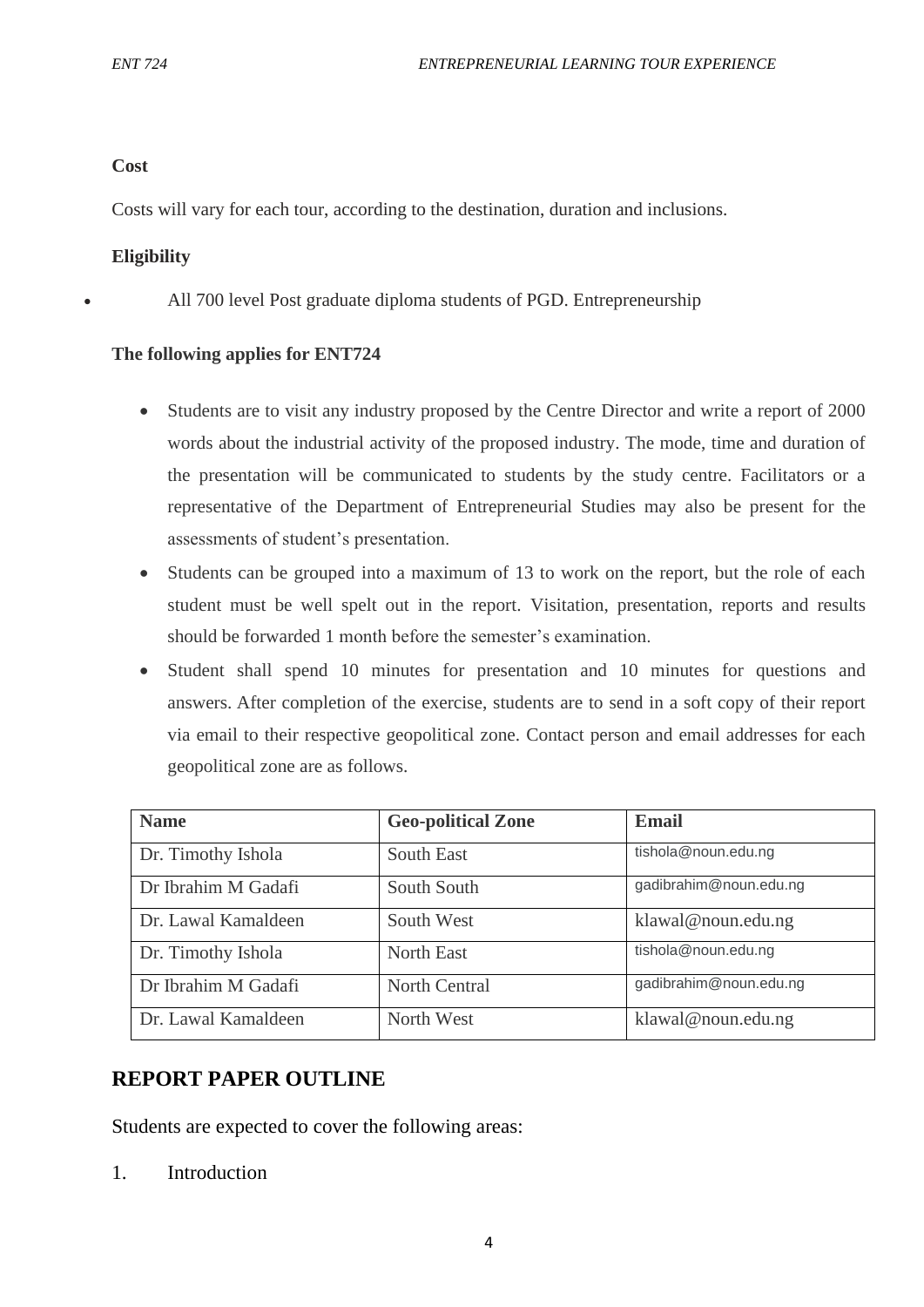- a. General overview of place of visitation
- b. Organogram structure
- 2. Brief profile of the owner/founder.
- 3. FINDINGDS SWOT ANANLYSIS OF FIRM/ORGANIZATION.
- 4. KNOWLEGDE AND SKILLS BENEFITS
- 5. Conclusion and Recommendations.
- 6. References.

# **AREAS FROM WHICH STUDENTS CAN CHOOSE VISTATIONS**

These are the areas in which student can visits:

- 1. Micro firms with staff strength up to 20 (within and outside the country)
- 2. Small and medium firms (within and outside the country)
- 3. super market, mall and stores. (within and outside the country)
- 4. Eatries/Restaurants with staff strength of 25 (within and outside the country)
- 5. Large firms (within and outside the country)

6. Manufacturer/ produces of industrial and consumable goods and services (within and outside the country)

- 7. Trade fair (within and outside the country)
- 8. indigenous firms/vocational training at rural or urban